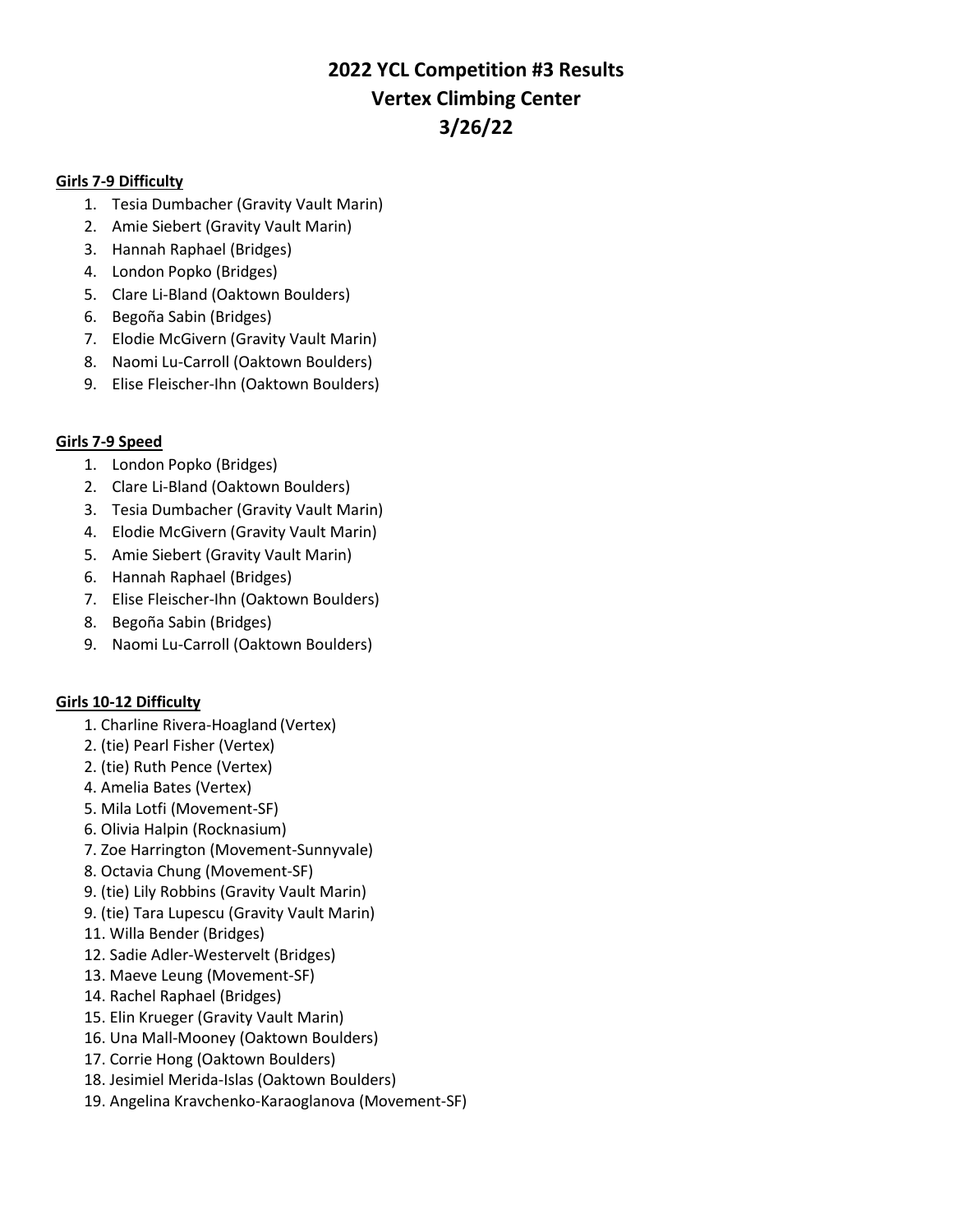#### **Girls 10-12 Speed**

- 1. Pearl Fisher (Vertex)
- 2. Amelia Bates (Vertex)
- 3. Ruth Pence (Vertex)
- 4. Zoe Harrington (Movement-Sunnyvale)
- 5. Charline Rivera-Hoagland (Vertex)
- 6. Jesimiel Merida-Islas (Oaktown Boulders)
- 7. Maeve Leung (Movement-SF)
- 8. Octavia Chung (Movement-SF)
- 9. Lily Robbins (Gravity Vault Marin)
- 10. Corrie Hong (Oaktown Boulders)
- 11. Sadie Adler-Westervelt (Bridges)
- 12. Willa Bender (Bridges)
- 13. Una Mall-Mooney (Oaktown Boulders)
- 14. Elin Krueger (Gravity Vault Marin)
- 15. Mila Lotfi (Movement-SF)
- 16. Olivia Halpin (Rocknasium)
- 17. Tara Lupescu (Gravity Vault Marin)
- 18. Angelina Kravchenko-Karaoglanova (Movement-SF)
- 19. Rachel Raphael (Bridges)

#### **Girls 13-14 Difficulty**

- 1. Sarah Borgeson (Gravity Vault Marin)
- 2. Madeleine Keefer (Vertex)
- 3. Hudson Meyer (Vertex)
- 4. Maïa Benefield (Vertex)
- 5. Anna Bork (Rocknasium)
- 6. Katelyn Secrest (Rocknasium)
- 7. Katie McConneloug (Gravity Vault Marin)
- 8. Abigail Kroger (Pacific Edge)
- 9. Wren Venter (Pacific Edge)
- 10. Polly McGinness (Gravity Vault Marin)
- 11. Emory Kolodziejski (Gravity Vault Marin)
- 12. Lucy Lombardo (Vertex)
- 13. Tessa Tuatini (Gravity Vault Marin)
- 14. (tie) Mikenzie Langdale (Vertex)
- 14. (tie) Sophie Jasik (Movement-SF)
- 15. Audrey Bruns (Gravity Vault Marin)
- 16. Emma Blakeley (Gravity Vault Marin)
- 17. Zara Deering (Rocknasium)
- 18. Amaya Tomikawa (Bridges)
- 19. Lucia Harper (Oaktown Boulders)
- 20. Lalima Gluesenkamp (Bridges)

#### **Girls 13-14 Speed**

- 1. Maïa Benefield (Vertex)
- 2. Sarah Borgeson (Gravity Vault Marin)
- 3. Hudson Meyer (Vertex)
- 4. Madeleine Keefer (Vertex)
- 5. Zara Deering (Rocknasium)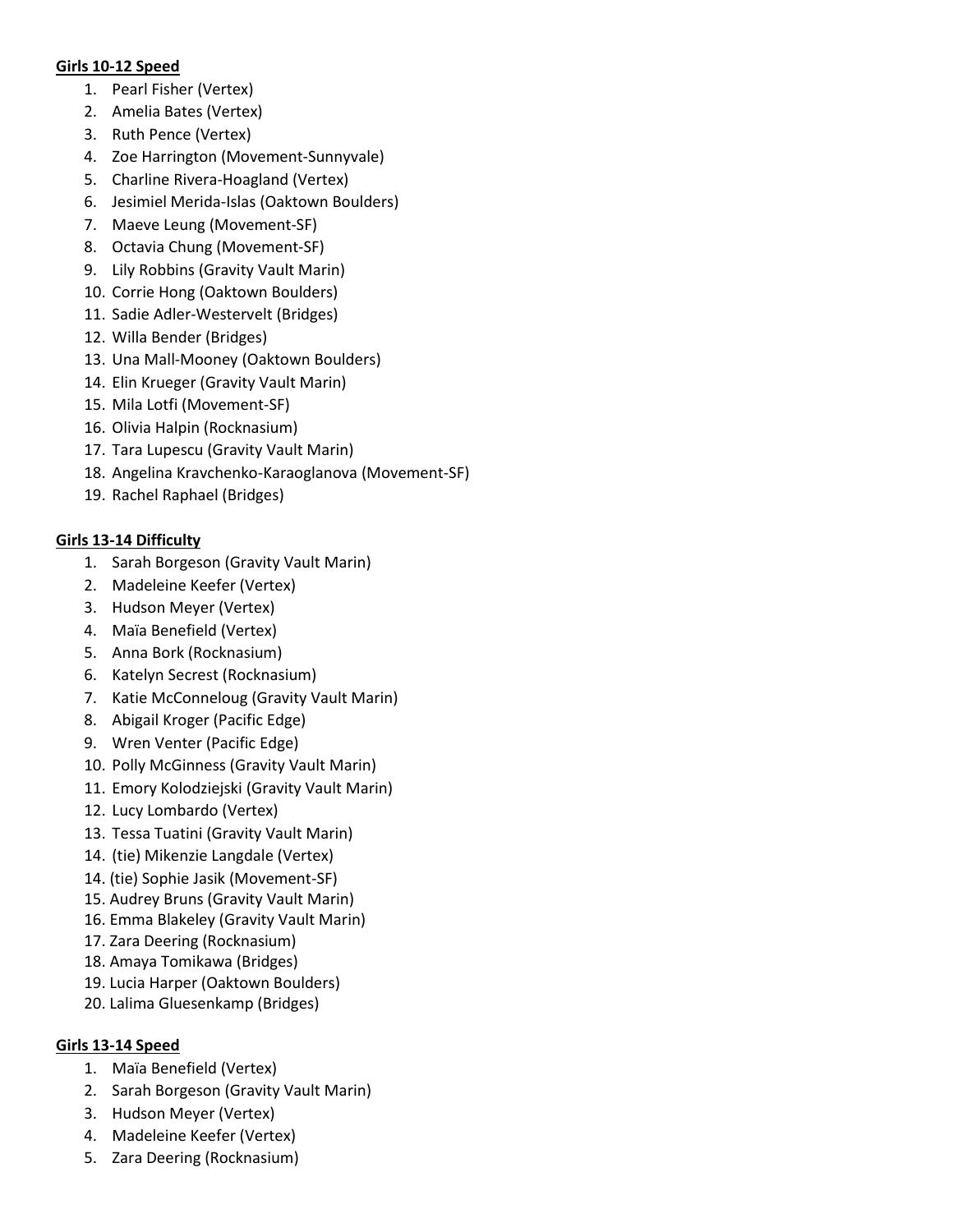- 6. Katelyn Secrest (Rocknasium)
- 7. Anna Bork (Rocknasium)
- 8. Polly McGinness (Gravity Vault Marin)
- 9. Katie McConneloug (Gravity Vault Marin)
- 10. Emory Kolodziejski (Gravity Vault Marin)
- 11. Abigail Kroger (Pacific Edge)
- 12. Audrey Bruns (Gravity Vault Marin)
- 13. Lalima Gluesenkamp (Bridges)
- 14. Tessa Tuatini (Gravity Vault Marin)
- 15. Emma Blakeley (Gravity Vault Marin)
- 16. Mikenzie Langdale (Vertex)
- 17. Wren Venter (Pacific Edge)
- 18. Lucia Harper (Oaktown Boulders)
- 19. Amaya Tomikawa (Bridges)
- 20. Lucy Lombardo (Vertex)
- 21. Sophie Jasik (Movement-SF)

### **Girls 15+ Difficulty**

- 1. Eva Xochi Barricklow (Vertex)
- 2. Quin McNeil (Rocknasium)
- 3. Bailey Epperson(Vertex)
- 4. Brooke Noren (Rocknasium)
- 5. Zoe Stephens (Gravity Vault Marin)
- 6. Amanda Mueller (Gravity Vault Marin)
- 7. Sierra Meisel (Movement-Sunnyale)
- 8. Maria Pickles (Rocknasium)

#### **Girls 15+ Speed**

- 1. Quin McNeil (Rocknasium)
- 2. Eva Xochi Barricklow (Vertex)
- 3. Bailey Epperson (Vertex)
- 4. Sierra Meisel (Movement-Sunnyvale)
- 5. Zoe Stephens (Gravity Vault Marin)
- 6. Brooke Noren (Rocknasium)
- 7. Amanda Mueller (Gravity Vault Marin)
- 8. Maria Pickles (Rocknasium)

#### **Boys 7-9 Difficulty**

- 1. Nathaniel Norden (Oaktown Boulders)
- 2. Augustyn Hamilton (Bridges)
- 3. Mateo Marcial (Oaktown Boulders)
- 4. Zaccai Narvaez (Oaktown Boulders)
- 5. Charlie Iggbom (Oaktown Boulders)
- 6. Bridger Houser (Oaktown Boulders)
- 7. Santiago Narvaez (Oaktown Boulders)

#### **Boys 7-9 Speed**

- 1. Nathaniel Norden (Oaktown Boulders)
- 2. Augustyn Hamilton (Bridges)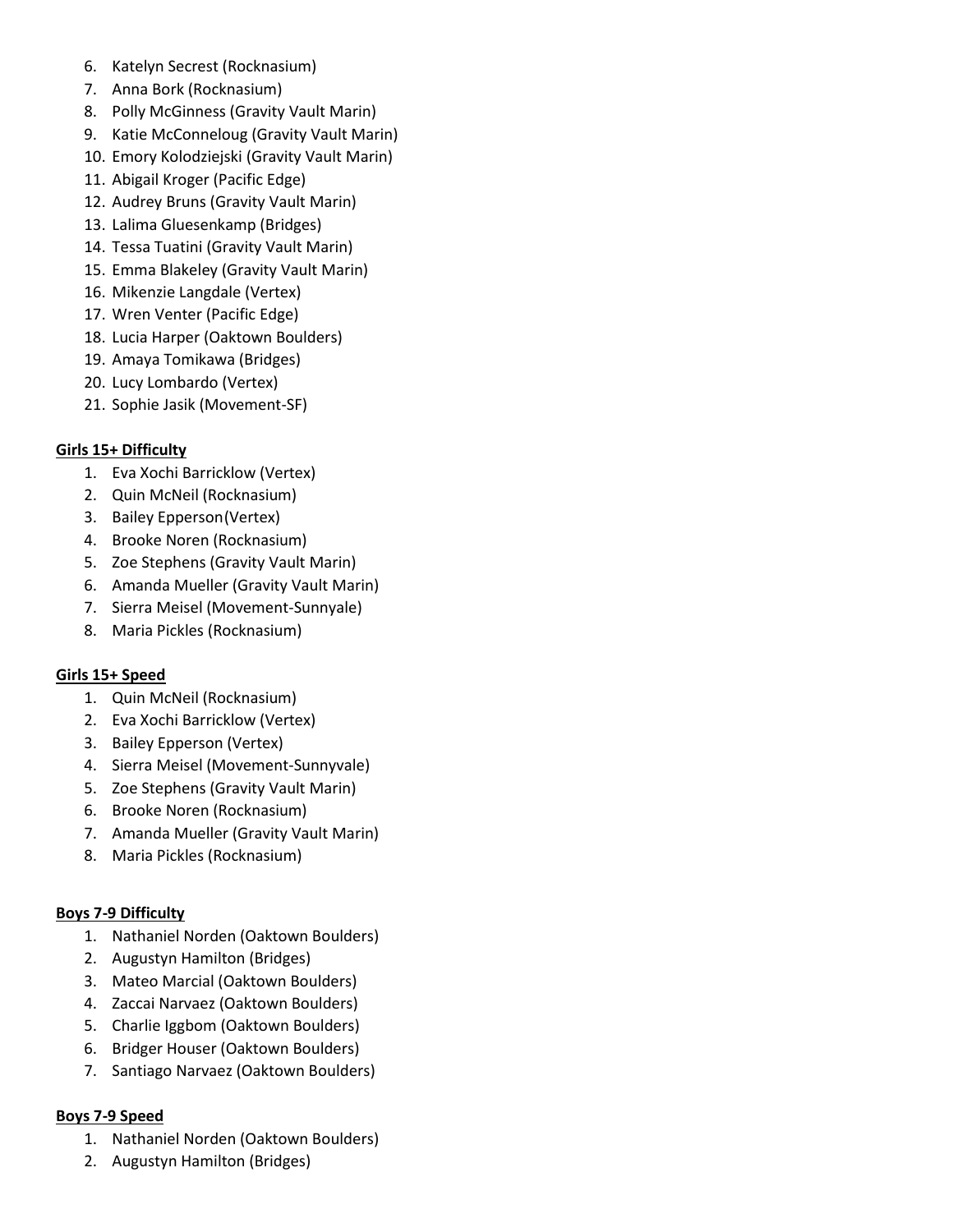- 3. Charlie Iggbom (Oaktown Boulders)
- 4. Mateo Marcial (Oaktown Boulders)
- 5. Zaccai Narvaez (Oaktown Boulders)
- 6. Bridger Houser (Oaktown Boulders)
- 7. Santiago Narvaez (Oaktown Boulders)

# **Boys 10-12 Difficulty**

- 1. Neko Fitzpatrick (Vertex)
- 2. Evan Rowland (Rocknasium)
- 3. Zane Ahmed (Movement-Sunnyvale)
- 4. Kadin Brown (Movement-SF)
- 5. Noel Weir (Movement-SF)
- 6. Cruz Davidson (Rocknasium)
- 7. Raphael Ponchon (Gravity Vault Marin)
- 8. Bennett Taylor (Gravity Vault Marin)
- 9. Elijah Alborg (Gravity Vault Marin)
- 10. Noah Gurvich (Gravity Vault Marin)
- 11. Cruz Lopez (Vertex)
- 12. Carter Lalanne (Gravity Vault Marin)
- 13. Dashiell Wedeking-Lucido (Bridges)
- 14. Kaden Traynor (Bridges)
- 15. Wesley Li-Bland(Oaktown Boulders)
- 16. (tie) Miles Brooks (Gravity Vault Marin)
- 16. (tie) Connor Wormuth (Gravity Vault Marin)
- 18. Jack Brownley (Gravity Vault Marin)
- 19. Tristan Davis (Movement-SF)
- 20. Elias Oubkeo (Oaktown Boulders)
- 21. Corwin Gauna (Bridges)

# **Boys 10-12 Speed**

- 1. Noel Weir (Movement-SF)
- 2. Evan Rowland (Rocknasium)
- 3. Cruz Lopez (Vertex)
- 4. Kadin Brown (Movement-SF)
- 5. Neko Fitzpatrick (Vertex)
- 6. Tristan Davis (Movement-SF)
- 7. Raphael Ponchon (Gravity Vault Marin)
- 8. Cruz Davidson (Rocknasium)
- 9. Zane Ahmed (Movement-Sunnyvale)
- 10. Elijah Alborg (Gravity Vault Marin)
- 11. Jack Brownley (Gravity Vault Marin)
- 12. Noah Gurvich (Gravity Vault Marin)
- 13. Dashiell Wedeking-Lucido (Bridges)
- 14. Miles Brooks (Gravity Vault Marin)
- 15. Bennett Taylor (Gravity Vault Marin)
- 16. Corwin Gauna (Bridges)
- 17. Carter Lalanne (Gravity Vault Marin)
- 18. Wesley Li-Bland (Oaktown Boulders)
- 19. Connor Wormuth (Gravity Vault Marin)